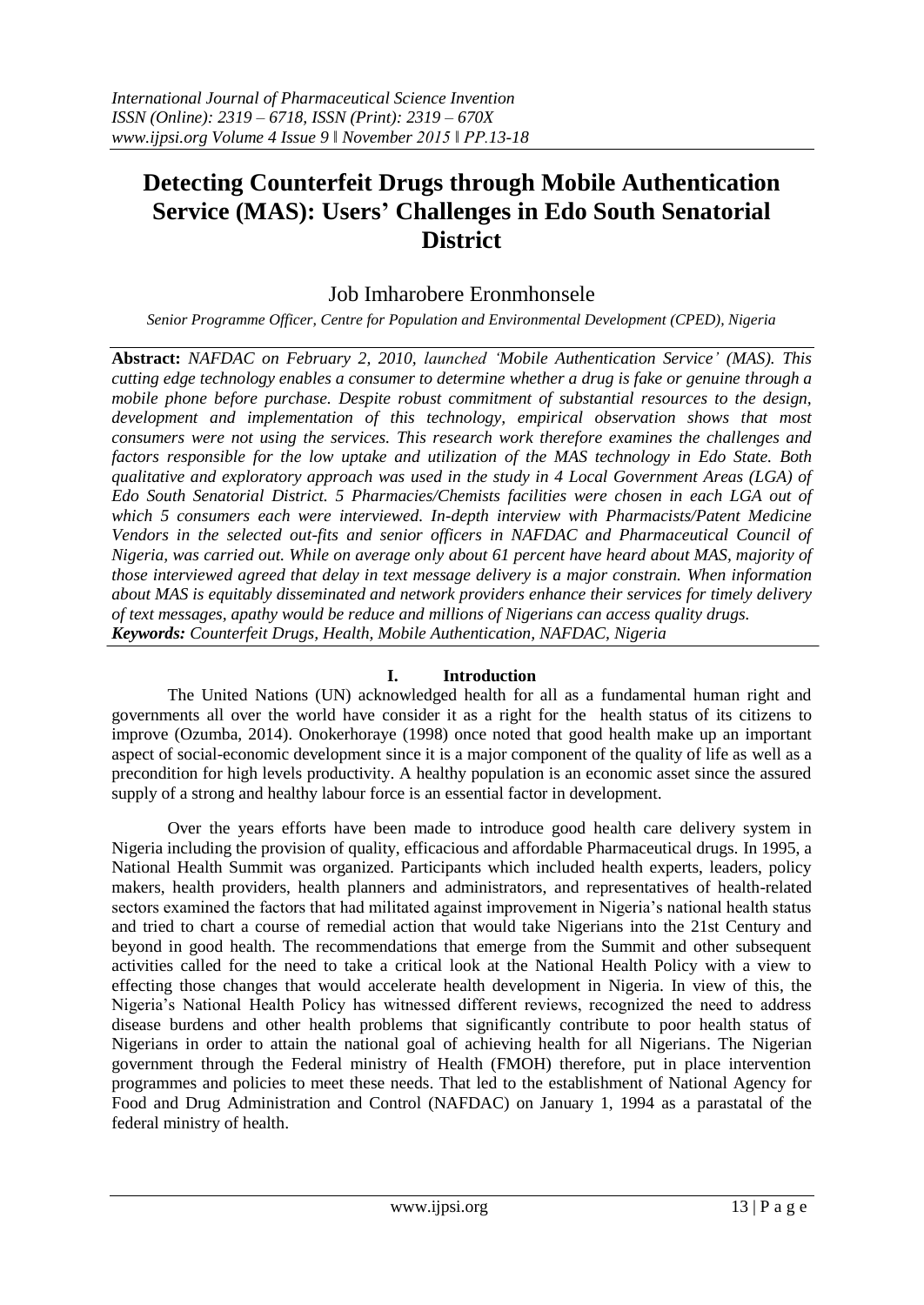NAFDAC among its numerous approaches geared towards eradication of fake drugs, on February 2, 2010, launched what is called Mobile Authentication Service (MAS). This cutting edge technology enables a consumer to determine whether a drug is fake or genuine through a mobile phone by typing a unique digit number hidden under a scratch off panel that comes with the pack of every Mobile Authentication Service (MAS)-enabled drug product and sending as SMS to a code number and in a few seconds the consumer receives an SMS confirming whether the drug has been approved by NAFDAC or not. This MAS technology allows individuals with mobile phones to check whether a drug is fake or original without direct contact with the manufacturer. NAFDAC introduced the MAS technology in response to the increasing rate of fake drugs sold in Nigeria as many lives have been lost and many were still endangered by the influx of fake drugs in the country.

## **II. Statement of the Problem**

NAFDAC in its determination to rid the country of counterfeit drugs signed a memorandum of understanding (MoU) with telecommunications providers on the use of Mobile Authentication Service (MAS) by customers to authenticate their medications at the point of purchase. The SMS is free and buyers or consumers do not have to pay any fee for using this facility through their mobile phones either at the point of purchase or do they have to register to access this service.

However, despite robust policies and commitment of substantial resources to the design, development and implementation of this technology put in place to help eradicate counterfeit drugs, many Nigerians are not using the services. From empirical observation, majority of buyers/consumers that purchase drugs do not bother to check whether the drugs they purchase have this authentication scratch off panel in them. Even when some eventually purchase drugs with the scratch off panel they do not bother to actually scratch and authenticate the drugs before payment is made. This has posed a serious challenge to NAFDAC in its struggle to rid the country of distributed counterfeit drugs and food products in Nigeria. It is also a challenge to meeting the national health policy objective of strengthening the national health system such that it will be able to provide effective, efficient, quality, accessible and affordable health services that will improve the health status of Nigerians.

It was therefore imperative that the reasons for **non-usage** of this all-important technology that would help to save lives, by consumers/buyers who purchase and utilized Pharmaceutical drugs be investigated.

## **III. Objectives**

The study seeks to examine the challenges and factors responsible for the low uptake and utilization of the MAS technology with a view to contributing to a body of evidence that will help to strengthen the utilization of MAS among Nigerians in detecting whether a drug is approved by NAFDAC or not at the point of purchase.

## **IV. Review of Literatures**

UNODC report (2009), noted that most of the fake pharmaceutical products, which appear to be genuine but contain little or no active ingredient, were imported, particularly from South and East Asia, while some are from the local pharmaceutical industries. The degree of international trade in counterfeit and intentionally adulterated medicines is something shocking. The struggle to eradicate fake and counterfeit drugs has been on for years. According to Gogo and Garmire (2009), industrialised nations have a range of technologies at their disposal, such as 2D bar code reader and Radio Frequency Identification (RFID) Readers for detecting counterfeiting. An RFID drug pedigree tracking system has been tested in the United State to be very effective in the mass-surveillance of genuine drugs as they filter through the supply chain, from legitimate manufacturers to consumers ((McPhillips, 2006). Danis et al, (2011) noted that the value of mobile phones for large-scale public health programming has been demonstrated by "Text to Change" campaigns for HIV awareness in Uganda and that SMS is an excellent opportunity to integrate health messaging into daily use of mobile technology with specific reference to identifying counterfeit medicine before making purchases.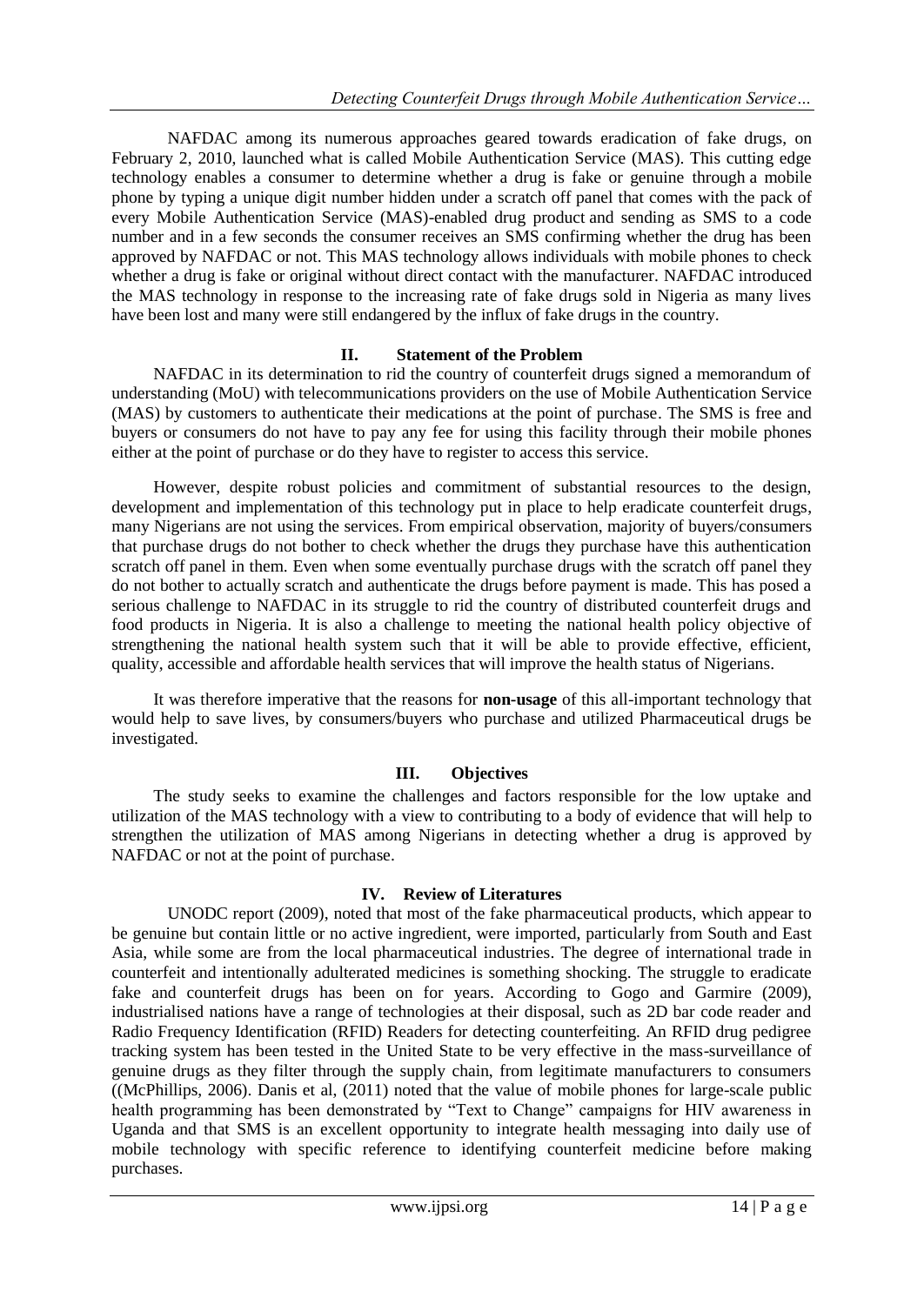Making drugs available to the people and ensuring they are rationally used is a priority for every nation. However, most nations confront a host of problems in their efforts to ensure the availability and rational use of safe and effective drugs (WHO, 1996). The Nigeria government recognizes the right to health, embraces the role of government in protecting this right, and has committed itself to eradicating fake drugs as one of the ways to safeguarding it. This apparently leads to the formulation and adoption of the National Drug Policy in 1990. One of the objectives of the policy was to ensure that all drugs in the national drug distribution system were safe, efficacious, effective and of good quality. In the course of its operation, NAFDAC (an agency saddled with the responsibility to control the circulation, importation, exportation, manufacture, advertisement, contend against the distribution and sale of fake products and counterfeit drugs in Nigeria, among other things) discovered that many fake drugs like fake Paracetamol, fake hypertensive drugs, etc. were smuggled into the country.

Akunyili (2004) stated that more challenges of fighting the drug counterfeiting in Nigeria comes from unscrupulous drug dealers who sometimes have the backing of lawmakers and politicians making the stipulated drug laws standard unattainable. Chiwendu (2008), in his view, asserted that NAFDAC is unable to effectively fight against fake drugs in Nigeria even with their intense efforts in doing so because of lack of adequate and continues support of the government as well as other stakeholders who are expected to join force with NAFDAC in the fight such as the customs, police and the judiciary. According to Erhun, et al. (2001), many organizations have organized at least national symposium/seminars on counterfeit drugs in the past years. These organisations include (i) Pharmaceutical Society of Nigeria, (ii) Nigeria Association of General Practice Pharmacists (iii) Nigeria Association of Industrial Pharmacists and (iv) Pharmaceutical Manufacturers Group of the Manufacturers Association of Nigeria (PMG/MAN). NAFDAC has also deployed several Information and Communications Technologies to drive its regulatory processes. These include an established web presence where activities and information on the agency are available on the website, a corporate portal which allows for in-house sharing of information and collaboration, a Laboratory Information Management System (LIMS) to support quality laboratory procedure and data processes, as well as Eclearance portal which allows for online electronic clearance of goods at the ports. In addition in November 2011 NAFDAC launched the Automated Product Administration and Monitoring Solution (NAPAMS). All these efforts were geared towards eradicating counterfeit drugs in Nigeria.

On March 7th, 2014, top level officials in the Nigerian health sector were called together to attend what was called a "Presidential Summit on Universal Health Coverage (UHC)". The summit adopted "The 2014 Declaration", a 23-point statement which recommends greater commitment of all tiers of government to improving UHC and the institution of mandatory health insurance. The 2014 declaration also charged all levels of government in the country to increase budgetary allocation to health and define a standard benefits package of essential health services that addresses priority health care needs of Nigerians. These show that Nigeria government is committed to improving her health system. By examining the challenges faced by consumers which is responsible for the low uptake or utilization of the drug authentication service put in place by NAFDAC, we will therefore be able to chart a partway for effective delivery of the MAS technology.

## **V. Methodology**

Both qualitative and exploratory approach was used in the study. The research was carried out in 4 Local Government Areas (LGA) of Edo South Senatorial District of Edo State, Nigeria, using a random number sampling for the selection. In each of the 4 selected LGAs for the study, 5 Pharmacies/Chemists facilities were chosen in which 5 consumers each were interviewed. In-depth interview with Pharmacists/Patent Medicine Vendors in the selected out-fits, senior officers in NAFDAC and Pharmaceutical Council of Nigeria was also carried out.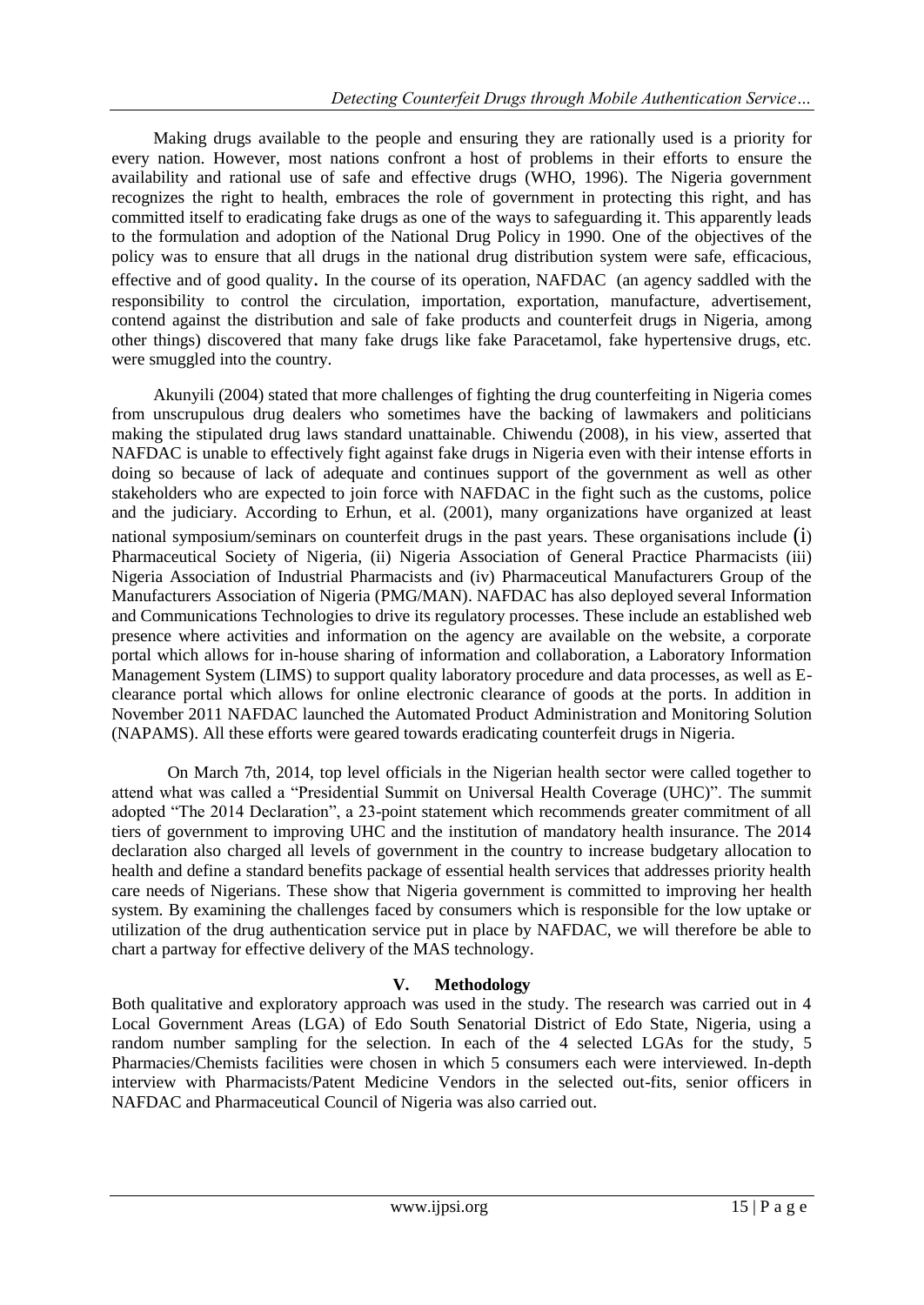## **VI. Results and Discussion**

#### **a. Background of Interview Respondents**

Of those who responded to interviews during data collection 52% were male and 48% were female ranging from ages 15 to 55 years. Also, 54% were married, 45% were unmarried and 1% was windowed. Majority of those interviewed have attained secondary education and they constitute about 48% of the population while those who have attained at least primary and tertiary educations were 13% and 28% respectively.

#### **b. Users' Awareness of Mobile Authentication Service in Edo State**

It was observed that about sixty one percent on the average, of those interviewed, have heard of MAS. Figure 1 below shows the variations in awareness level of respondents in local government areas where the research was conducted.



Ikpoba Okha and Oredo LGAs are urban LGAs while Orhionwwon and Ovia South West LGAs are rural LGAs. The figure above indicates that awareness of MAS was higher among populations in urban areas compared to their rural counterpart. This goes to show that those in the urban communities had more access to information about MAS when compare to those residing in the rural communities. These equally pose a challenge to NAFDAC's effort to reduce and minimized the sales and distribution of fake and counterfeit drug especially at the rural level.

## **c. Key Challenges Identified by Users of MAS Application**

Below is an extract of the challenges identified by interview respondents who have used the MAS service. In this case only the comments of those who have used the mobile authentication service were captured.

*"The service is free, but sometimes the reply may take a lot of time".* 

*"I face the challenge of having the time to do it, or knowing how to do it".*

*"Most drugs do not carry the MAS application. Secondly some customers buy drugs on retail which prevents them from seeing the package."*

*"I always scratch and send whenever I buy drug but my challenge I always face is bad network and late response from the producers".*

*"Sometimes the network does not deliver the message while at other times no reply is sent or it is delayed".*

*"Yes, there is delay in service delivery in checking the authenticity of the drug you want to buy".*

*"The complaint I have is that it"s only powerful drugs that carry the label".*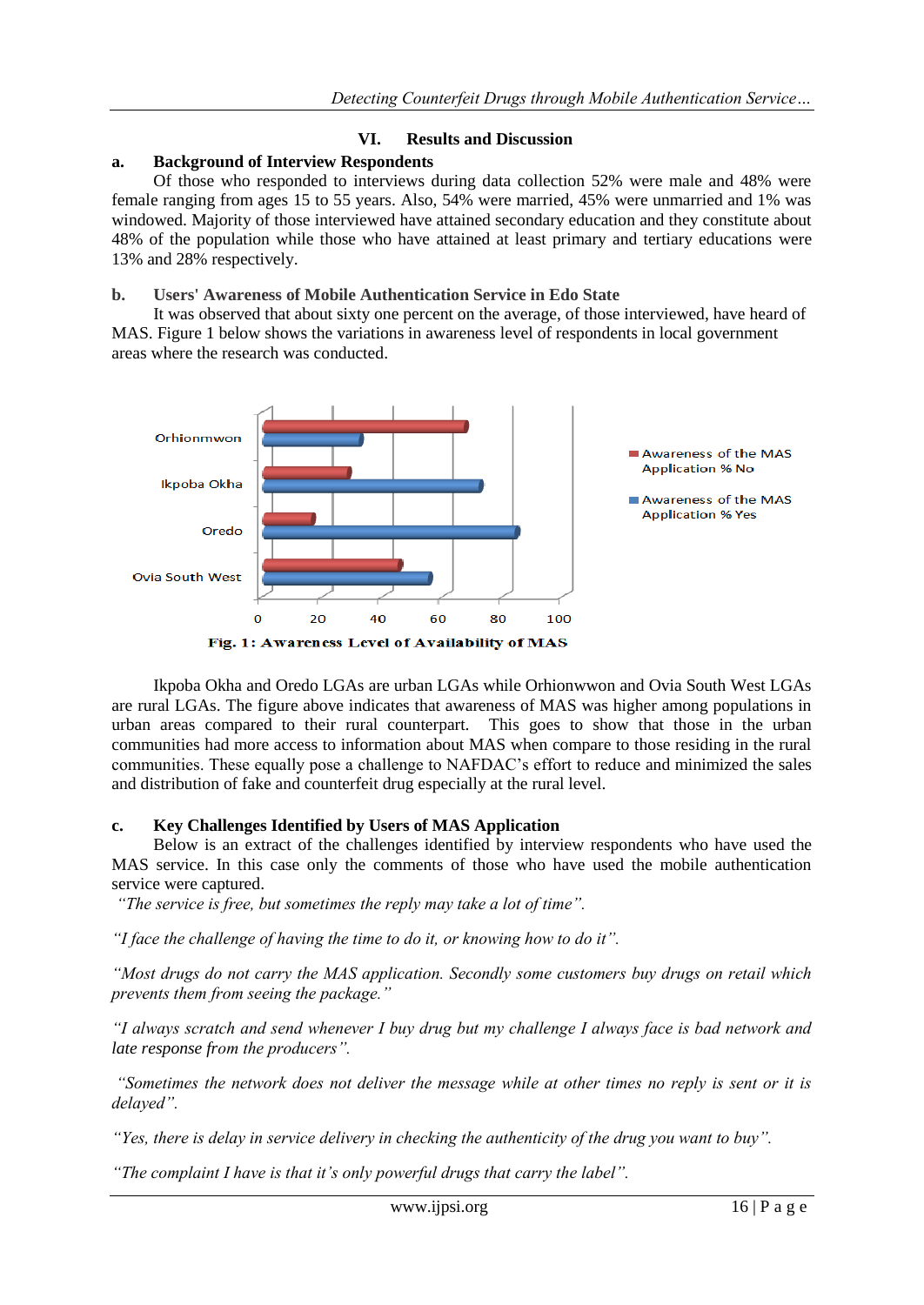*"Others around me who have used this method also testify that it is a very good means of knowing a genuine drug in other for one not to purchase a wrong drug that will have a negative effect. But the only problem they also faced was that whenever they send the scratched pin the confirmation was not sent instantly. So you have to wait for some minutes".*

*"I have faced the problem of network. Sometimes the SMS is not delivered on time".*

*"Yes, I heard about an old lady who have made used of it, she decided to use it that once and unfortunately found out that the drugs was fake, she tried her possible best through a court case and she won".*

*"Some people confirmed that they can confirm the authenticity of the drugs they have tried with the method, but I insist that most of the commonly used drugs by our people cannot be authenticated e.g. paracetamol, tetracycline, amoxicillin, chloroquine e. t. c.".*

*"It is not found in common drugs".*

*"I have seen a situation whereby genuine drugs are confirmed fake by the authentication machine. It took the intervention of the company to correct the mistake".*

*"The challenge I face is that after scratching and sending the pins I will have to wait for the confirmation message, this always take much time and also what was not supposed to happen would have already happened before one will send and receive the confirmation message".*

The comments above from respondents can be summarized thus:

- *Response time of text message delivery is slow.* In some cases consumers noticed that bad networks may prevent text messages from sending. This has overtime inhibits repeat use of the MAS technology.
- Most drugs do not carry the label. This again has created apathy on the part of users to want to know if the particular product they are buying has the scratch-off label.
- *Conflicting messages upon delivery.* There have been cases were a drug which a text message delivered to be fake was actually confirmed or investigated to be genuine. This also could inhibit repeat use of the MAS application.
- *Consumers who buy in retail* are not able to scratch and text as the labels is often times removed while unpacking for retail sales.

The findings of this research revealed that awareness level of the general public about MAS is low. This is more visible in rural communities were access to media information is low compared to those in the urban communities. The research also revealed that there is no formalized programme for educating the public about the use of MAS. Many therefore wonder if the MAS service is as efficient and reliable as it is claimed to be.

## **VII. Conclusions and Recommendations**

This research has assessed the use of Mobile Authentication Service (MAS) for detecting counterfeit drugs in Edo south senatorial district of Edo sate. Although the information used in the study was collected only from four Local Government Areas (LGAs) namely; Ovia South West, Oredo, Orhionmwon and Ipkoba Okha LGAs, the findings of the study may not be different from the remaining three LGAs of the said senatorial districts and Edo state in Nigeria. However, for the purpose of evidence to policy influence, the author of this research is of the view that a further research be carried out in the remaining fourteen LGAs of the state before a generalization is made. It is also clear that lack of specialized programme of information dissemination and awareness creation to enlighten the general population about MASS has created a gap between consumers and NAFDAC's goal to eradicate fake and counterfeit drugs in circulation. There is therefore a strong relationship between customer's awareness and the use of MAS technology for checking counterfeit drugs.